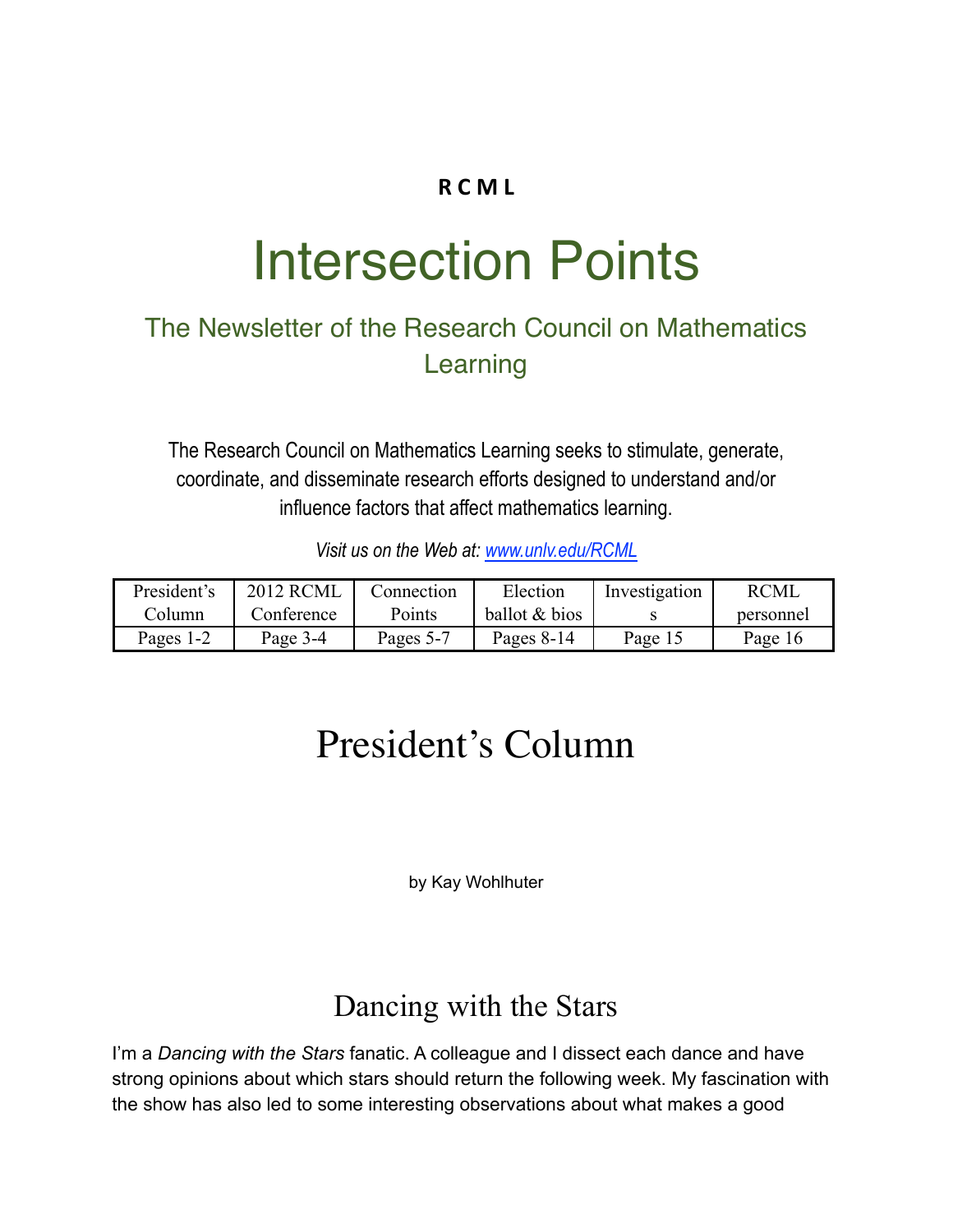dance professional. Dance professionals need to know how to dance various dances such as the jive, the rumba, and the Viennese waltz. It's not enough to just be able to dance; the professionals also have to understand what instructional elements will help others learn to dance. The strongest dance teachers assess their students' abilities on an ongoing basis and are able to design and adjust their instruction to match the needs of their students. On a recent show, one of the professionals told his star that she did not need to apologize for getting frustrated with his instruction because he knew that he could find a better way to help her learn the dance. The best dance professionals are able to incorporate the judges' feedback as they design appropriate instruction for their students. For me, the show's highlights occur when a dance professional's plan results in their star demonstrating confidence as a dancer and succeeding at a level beyond the star's wildest dreams.

Sound familiar? Of course they do because these observations identify the same qualities we use to characterize good mathematics teachers, to describe what it means to develop as a teacher, and to illustrate the complex nature of the teaching and learning of mathematics. Additionally, isn't it our goal for all students to become empowered mathematicians thriving in the world around them? It's a lofty goal, but research conducted in areas such as student learning, teacher preparation, formative assessment, special education, and technology use lead us to believe that this goal is obtainable. The role research plays in facilitating teachers' development and nurturing students' growth underscores the importance of carrying out our mission--to stimulate, generate, coordinate, and disseminate research efforts designed to understand and/or influence factors that affect mathematics learning. Be it in your role as researcher, teacher, administrator, assessment coordinator, or curriculum specialist, put on your dancing shoes and see what happens!

## TREASURER'S REPORT

As of September 1, 2011 we have the following amounts on hand in our organization accounts:

| <b>General Account</b>      | \$23,136.12 |
|-----------------------------|-------------|
| <b>Publications Account</b> | \$15,985.38 |
| <b>Total RCML Accounts</b>  | \$39,121.50 |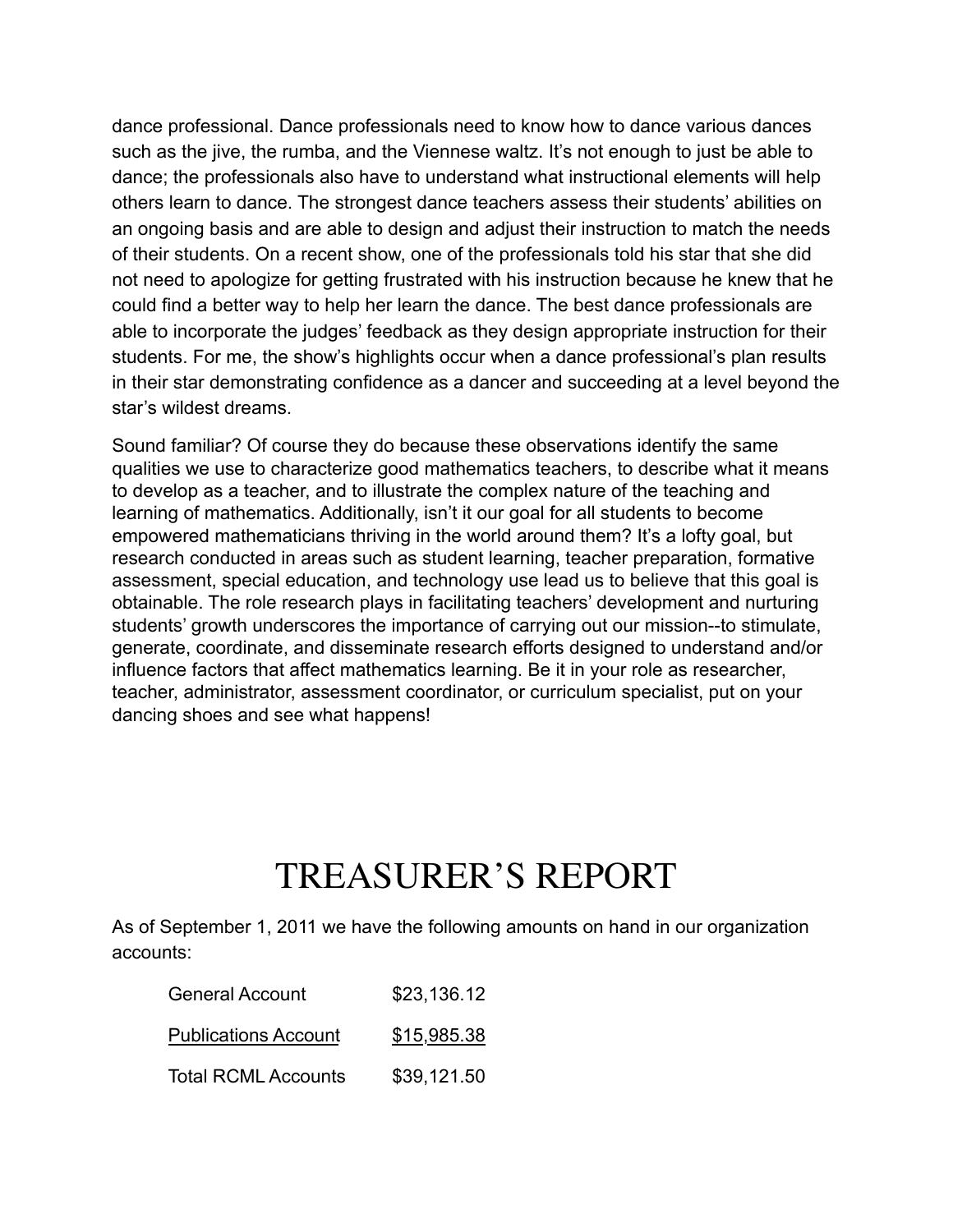## RCML Conference 2012

## 23–25 February 2012 Hilton Charlotte University Place, Charlotte, North Carolina

Learning, Teaching, and Knowledge: (Re)Constructing Mathematical Ontologies and Epistemologies in an Era of Transition [www.unlv.edu/RCML](http://www.unlv.edu/RCML%22%20%5Ct%20%22_blank) click on the *Conference 2012* tab

**Organizers:** Kerri Richardson (The University of North Carolina at Greensboro) and Megan Che (Clemson University)

#### **Highlights include:**

Paola Sztajn, professor of mathematics education at North Carolina State University, will discuss the imperative of professional learning for practicing teachers, her current work with teachers, and her vision for the future.

Neil Calkin, professor of Mathematical Sciences at Clemson University in the Algebra and Combinatorics group, will address mathematical connections to the arts of origami, magic, and music.

M. Jayne Fleener, Dean at North Carolina State University, will explore various perspectives in mathematics education through her talk entitled, "Why mathematics? Grand Challenges of Education"

## RCML Proceedings

## Due October 28, 2011

\*\*\* Proceedings can now be submitted via RCML website \*\*\*

<http://www.unlv.edu/RCML/>

Dear Fellow Members of RCML,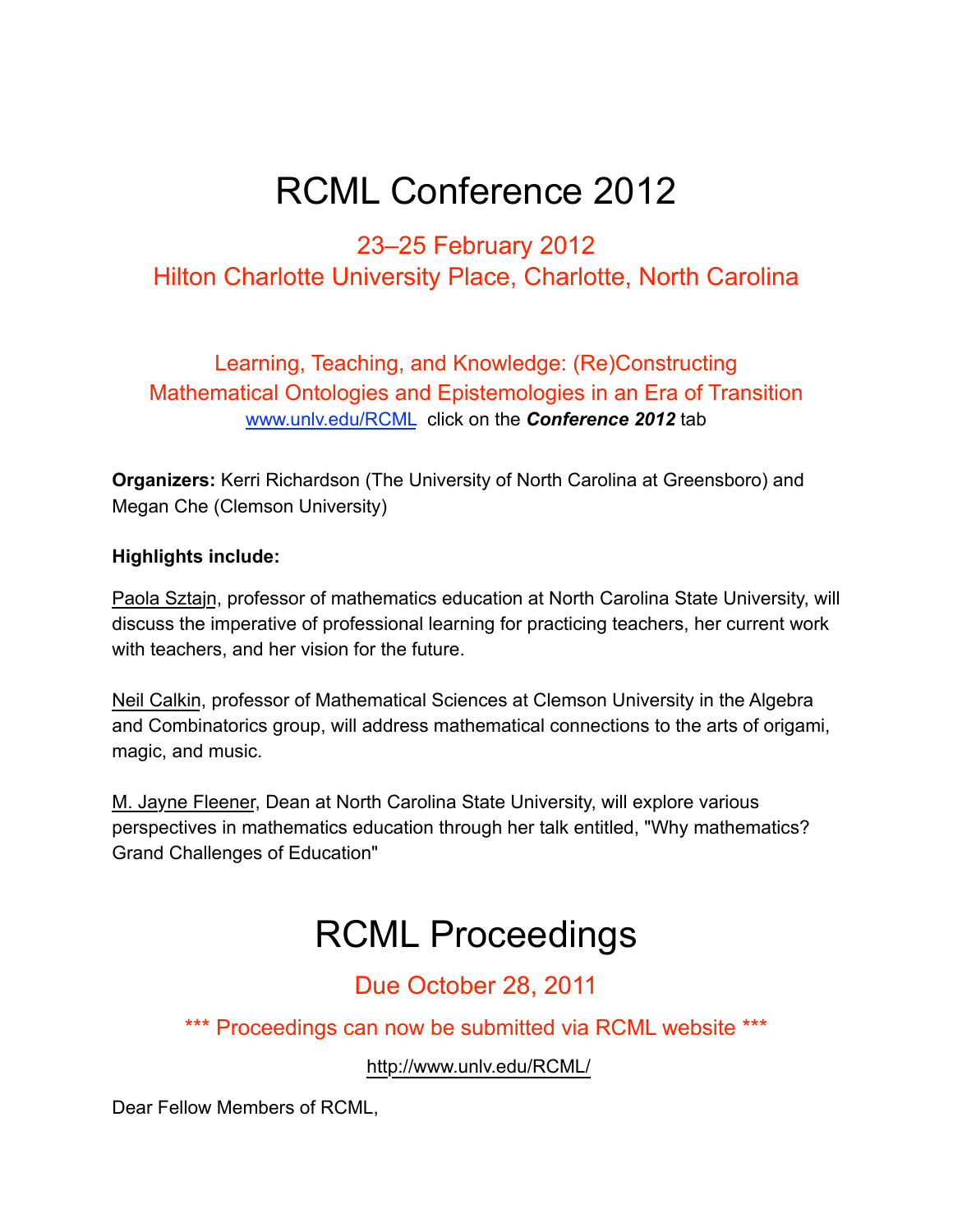As always, the purpose of our conference is to share current research through presentations by the membership of RCML. In line with this mission, we are now heading into our third year of publishing conference proceedings for selected papers submitted and accepted as conference presentations. You are encouraged to prepare and submit a paper for the conference proceedings. The due date for conference proceeding papers is October 28, 2011. Submit papers via the RCML website listed below. All submitted proceeding papers will be blind reviewed by 2 Conference Committee members and/or other RCML members. Before preparing and submitting your paper, review the Proceedings Submission Guidelines document found on the RCML website [www.unlv.edu/RCML](http://www.unlv.edu/RCML).

Please note that acceptance to present at RCML does not guarantee that your paper will be accepted for publication in the conference proceedings. The review process for proposals and proceedings papers are separate from one another. All listed authors for a proceedings paper must register for the conference. If you have questions, please contact Stacy Reeder at [reeder@ou.edu.](mailto:reeder@ou.edu)

Thank you, Stacy Reeder, Vice President for Conferences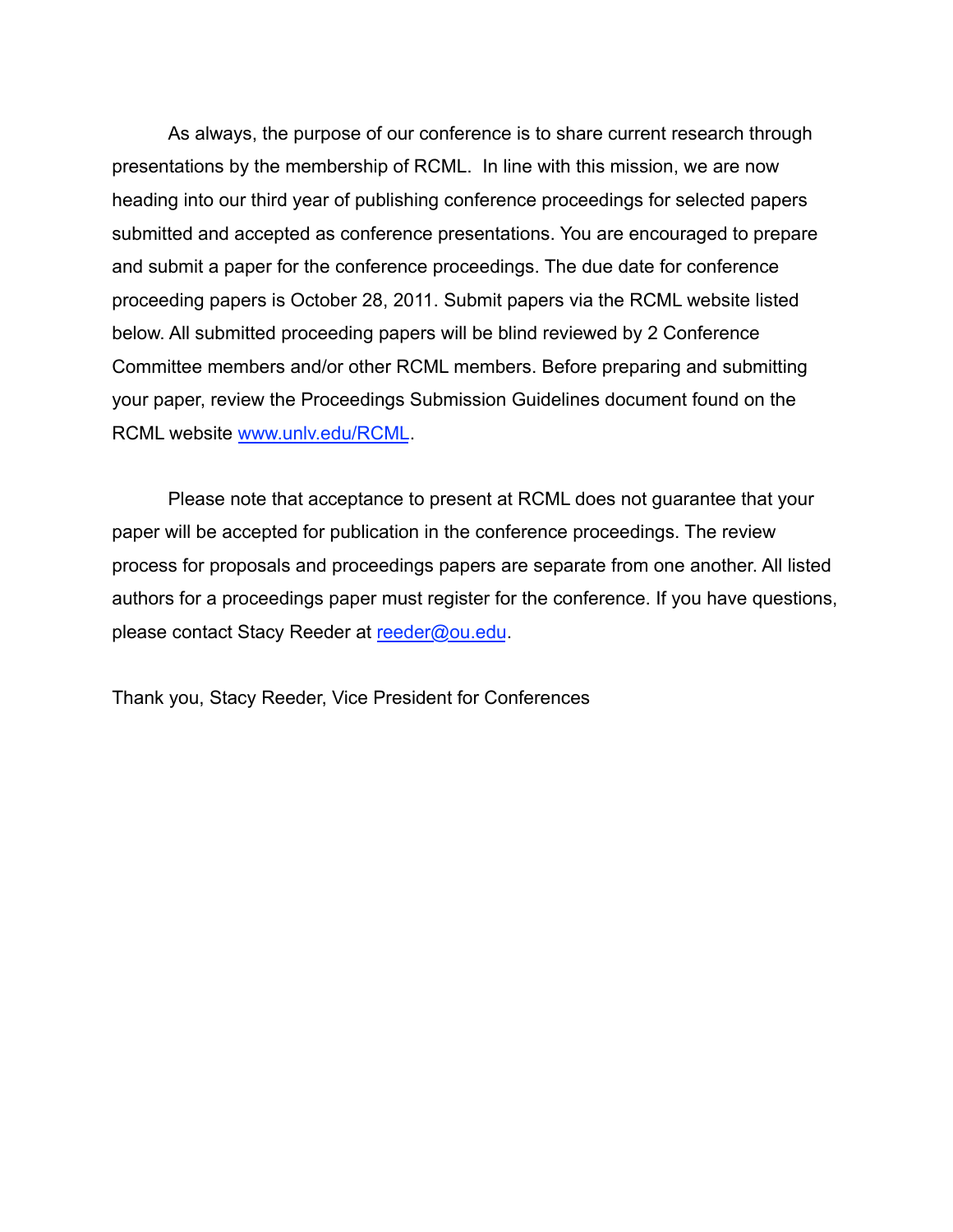## Lessons Learned, Connections Made, Mandate Needed

by Kimberly Sipes Hartweg

Western Illinois University

After teaching  $6<sup>th</sup>$  grade mathematics for 10 years and teaching mathematics education and content courses for 10 years at the university level, I was able to take a leave of absence from my position at Western Illinois University to serve as a principal at George Washington School in Keokuk, Iowa. I had never had the opportunity to work in a school with seventy-five percent low-socioeconomic status (SES) households. It was amazing to watch the connections that teachers and staff made with these students and their families.

 The school district held several training sessions for all personnel related to learning about the effects of poverty on students and how to better understand and support the education and lives of individuals in poverty. An example of this involved encouraging students to respond to and make eye contact with an authority figure. One fourth-grade teacher developed a morning greeting system with her students. She would greet them at the doorway of her classroom and call each one by name as she would genuinely say, "Good morning, Austin. Good morning, Emily.

Good morning, Ty…." In turn, students would look her in the eye and respond, "Good morning," and give the teacher a high-five or a hug. During my second year as principal I was able to watch how she established this routine and began to build connections with her students. As students lined up in the hallway and proceeded to enter the classroom the teacher placed a sticker on the shirt of the students who gave eye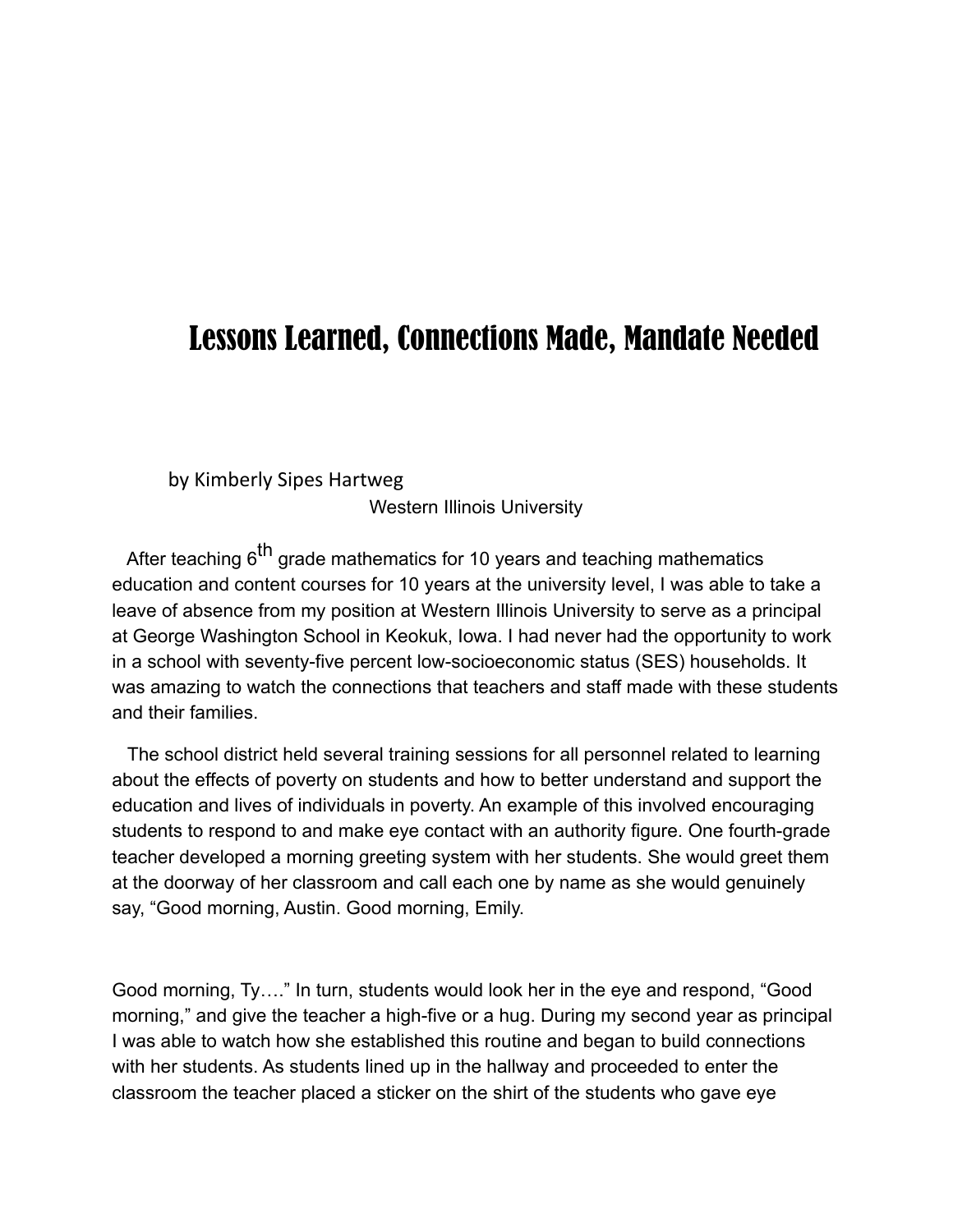contact and responded to her appropriately. One student kept his head down and ignored the greeting as he entered the room. When he realized that he missed receiving a sticker he quickly returned to the end of the line to try again. From then on the connection was made for that student and teacher!

 Making connections with students and families is the first step in developing a working relationship that can help in addressing the emotional and educational needs of students, particularly low-SES students. On any given day emotional issues may arise due to students having to deal with family situations such as follows: 1) father was arrested for the second time and is serving two years in prison, 2) grandmother is raising her three young grandchildren as their mother is unfit due to drug addiction, 3) mother is mentally ill and is hospitalized for attempting to harm her kids, 4) father is a convicted child offender with an additional warrant out for his arrest, and 5) grandmother with custody is concerned that the student's father is going to take the child during school hours. All of these examples are issues from just one of our elementary classrooms and may help substantiate research that indicates children from low-SES households and communities develop academic skills more slowly compared to children from higher SES groups (Morgan, Farkas, Hillemeier, & Maczuga, 2009); and that children with higher SES backgrounds are more likely to be proficient on tasks of addition, subtraction, ordinal sequencing, and math word problems than children with lower SES backgrounds (Coley, 2002).

 As a mathematics educator and instructional leader of a low SES school, one of my goals was to provide support for the teaching of mathematics. We had a team of teachers receive training through the "Every Student Counts" program, held district grade level meetings that focused on problems solving, modeled problem solving lessons at every grade level, worked on curriculum, and even had teachers develop a school-wide integrated math/science unit of which they presented at the National Council of Teachers of Mathematics Conference. However, our most successful intervention occurred at the first grade level where temporary funds became available which allowed us to have a math specialist teach lessons while the first grade teachers assisted. The specialist had time to plan and gather materials that would engage students in learning mathematics. The first grade teachers were excited to see how students were able to make mathematical connections in a different way and first grade students loved mathematics! As I reflect back, a connection existed (although not intentional) between our George Washington Elementary School intervention and the TIMSS 1995 Video Study that included the teaching of an eighth-grade mathematics lesson in a Japanese classroom - - instruction was provided by a highly qualified mathematics teacher who was assisted by a second teacher in the classroom.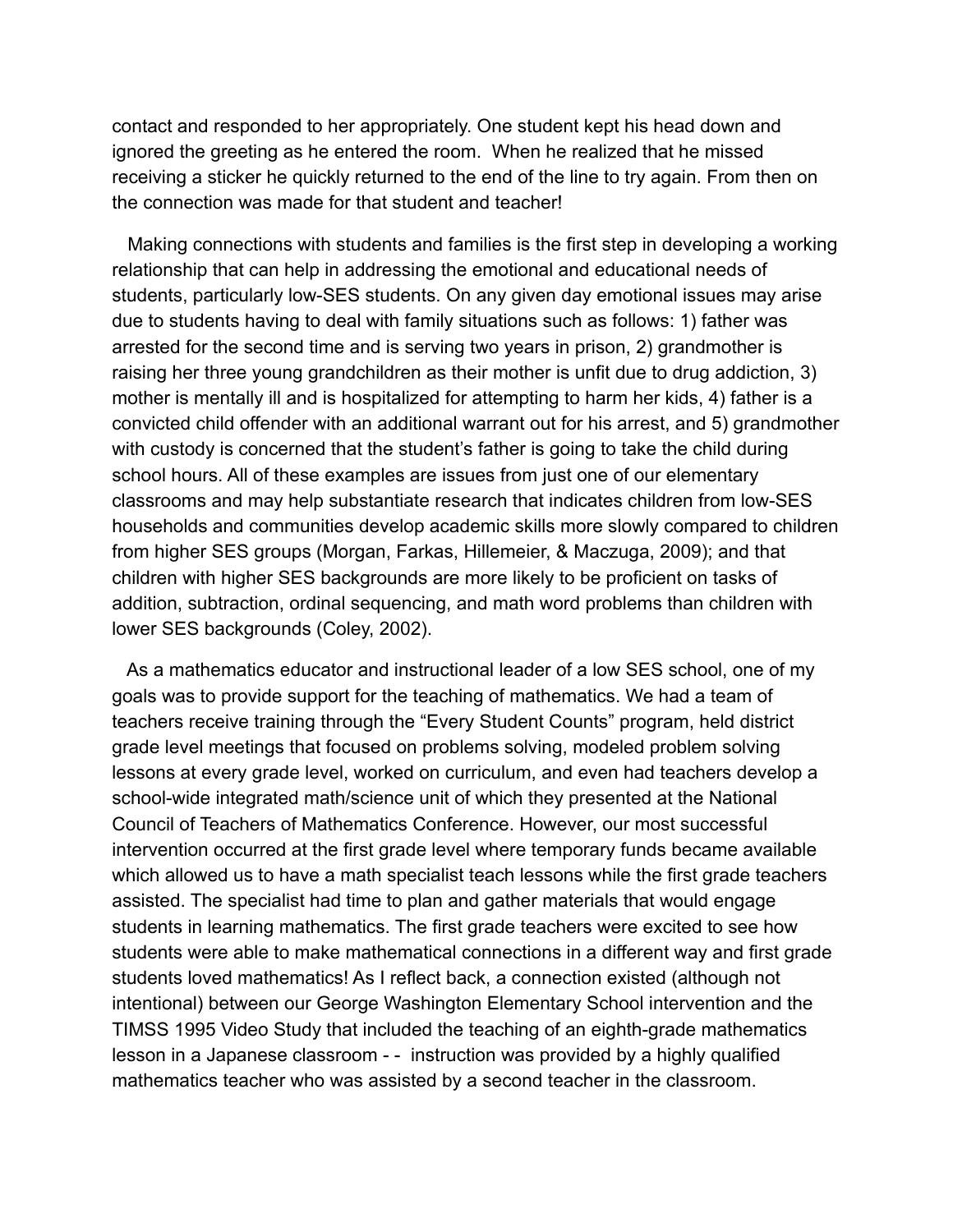Most elementary teachers are generalists who specialize in reading and language arts. These teachers are responsible for not only maintaining a positive learning environment but also preparing/teaching multiple lessons in one day. Those who love mathematics will plan and teach quality lessons. However, in one day's time we also expect our elementary teachers to plan and teach quality reading, spelling, language, writing, social studies, science, health, library skills, and possibly Olweus-style antibullying lessons -- or whatever new initiative is being mandated. One such state mandate that was being established during my time as principal was that each child was to be provided with 30 minutes of daily physical activity taught by a certified physical education teacher. As a parent, math educator, former teacher, former principal… it makes me wonder what could be accomplished, particularly in low-SES schools, if a mandate existed that all elementary students receive 30 minutes of daily math instruction taught by a certified elementary mathematics specialist while being assisted by the regular classroom teacher.

#### REFERENCES

Coley, R. J. (2002). *An uneven start: Indicators of inequality in school readiness*. Princeton, NJ: Educational Testing Service.

Morgan, P. L., Farkas, G., Hillemeier, M. M., & Maczuga, S. (2009). Risk factors for learning-related behavior problems at 24 months of age: Population-based estimates. *Journal of Abnormal Child Psychology, 37*, 401-413.

## MEMBERSHIP REPORT

Membership Report: As of October 2011, total membership stands at 90 members.

Additionally, RCML now has established a PayPal account; this link is up and ready for paying your 2012 conference registration now! We will soon have a new membership form - filled out and submitted online - together with the PayPal button that will allow you renew your membership for 2012 completely online! Look for a reminder email about membership renewal as we move toward the end of the year.

Please direct those wanting to join RCML to our website [http://www.unlv.edu/RCML/](http://www.unlv.edu/RCML/memberform.html)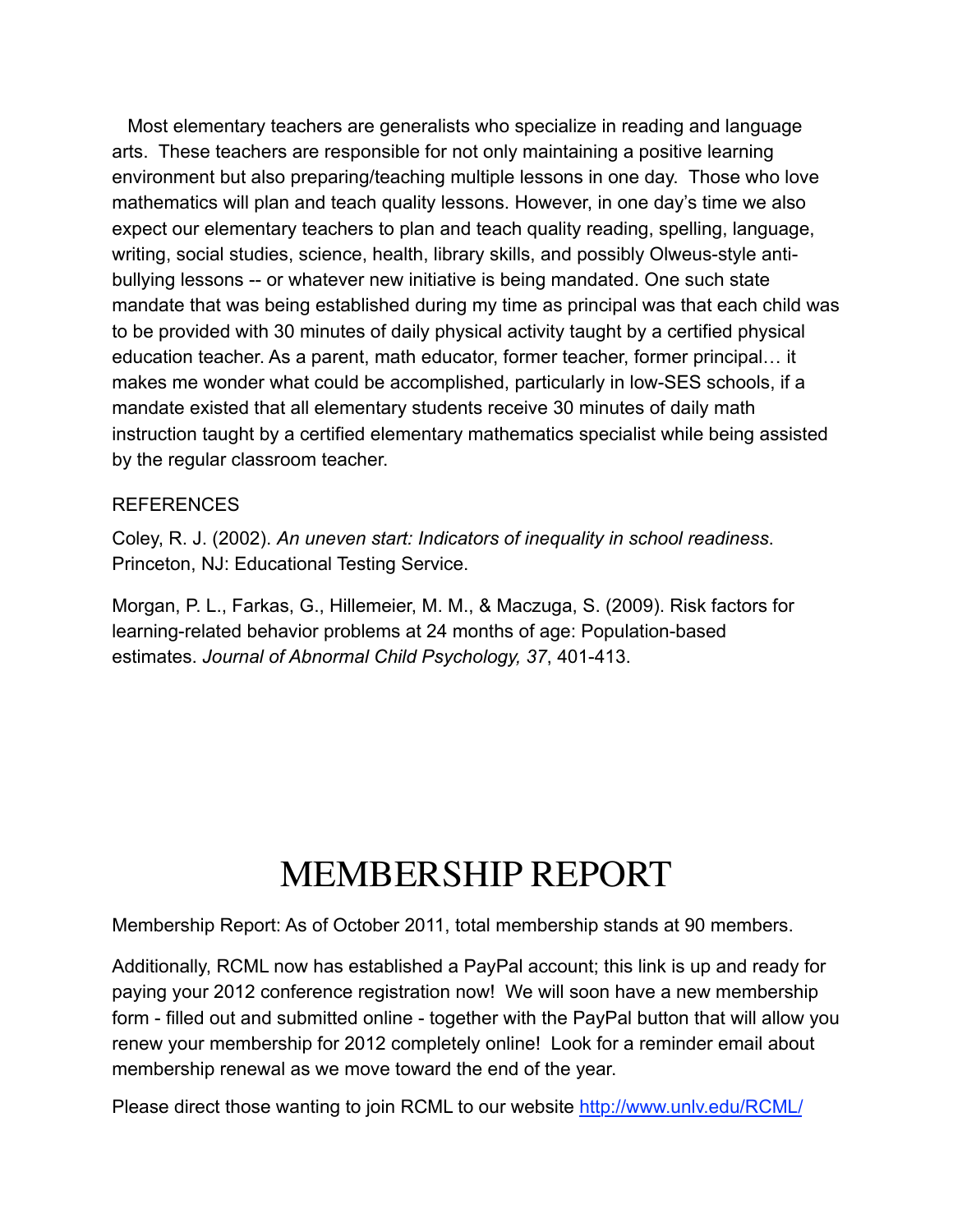[memberform.html](http://www.unlv.edu/RCML/memberform.html)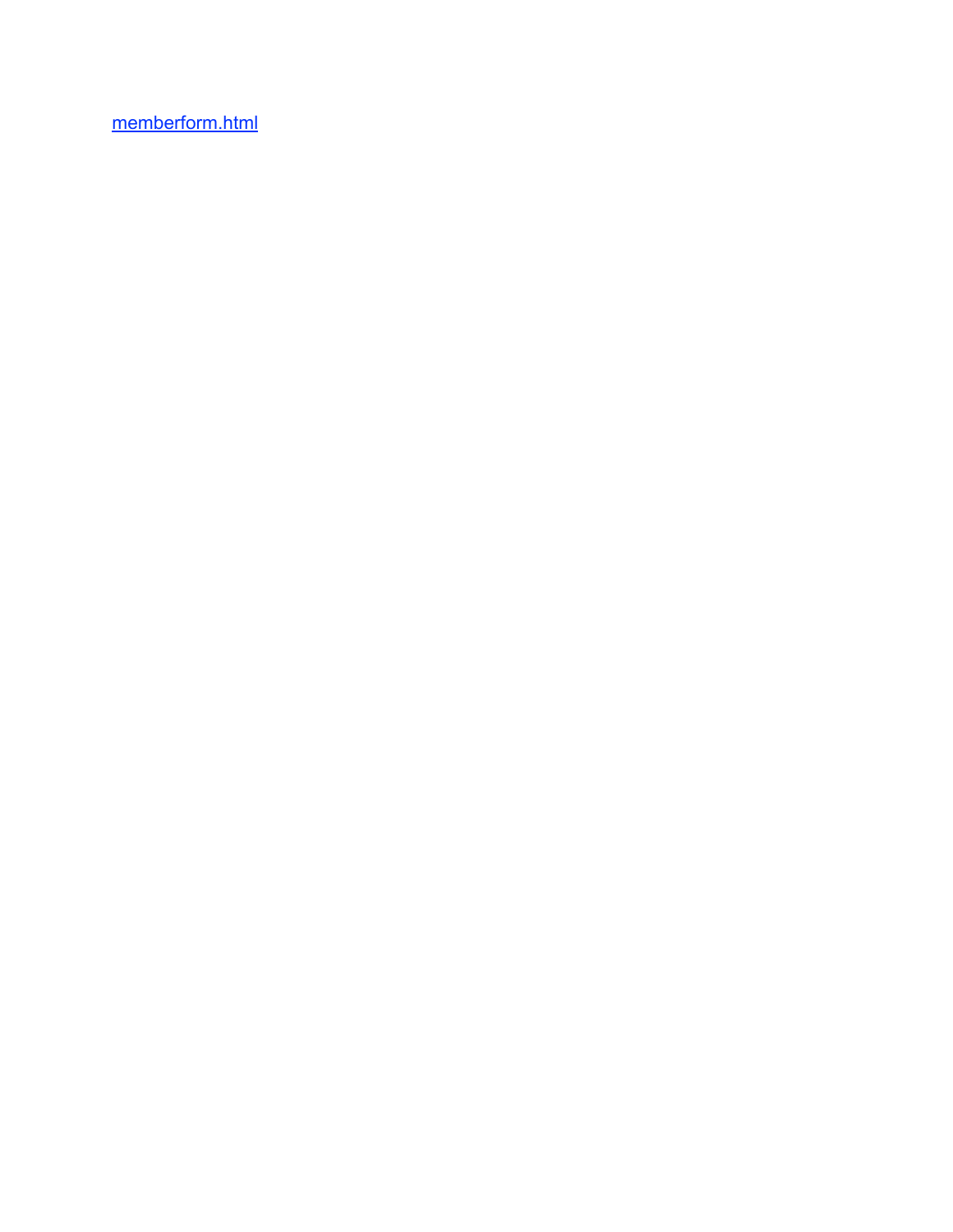## Election Ballot

Please mail this page to: Anne Reynolds, 480 Suzanne Dr, Kent, OH 44240

OR email your selections to [areynol5@kent.edu](mailto:areynol5@kent.edu)

## **BALLOTS ARE DUE DECEMBER 1, 2011. PLEASE VOTE!**

## **PRESIDENT ELECT**

Serves a 1-year term as president elect, subsequently serves as president for 2 years, and serves a final year as Past President.

- Assists president
- Works on changes in By-laws
- Serves as chair of nominations committee
- Announces slate of officers and tabulates election results

### **CHOOSE ONE:**

Lynae Sakshaug - Empire State College

Mary Swarthout - Sam Houston State University

## **VICE-PRESIDENT FOR CONFERENCES**

Serves a 2-year term, Executive Committee Member

- Coordinates conferences
- Receives conference proposals
- Chairs conference committee
- Oversees the publication of the Conference Proceedings

### **CHOOSE ONE:**

Bob Drake - University of Cincinnati

Gabriel Matney - Bowling Green State University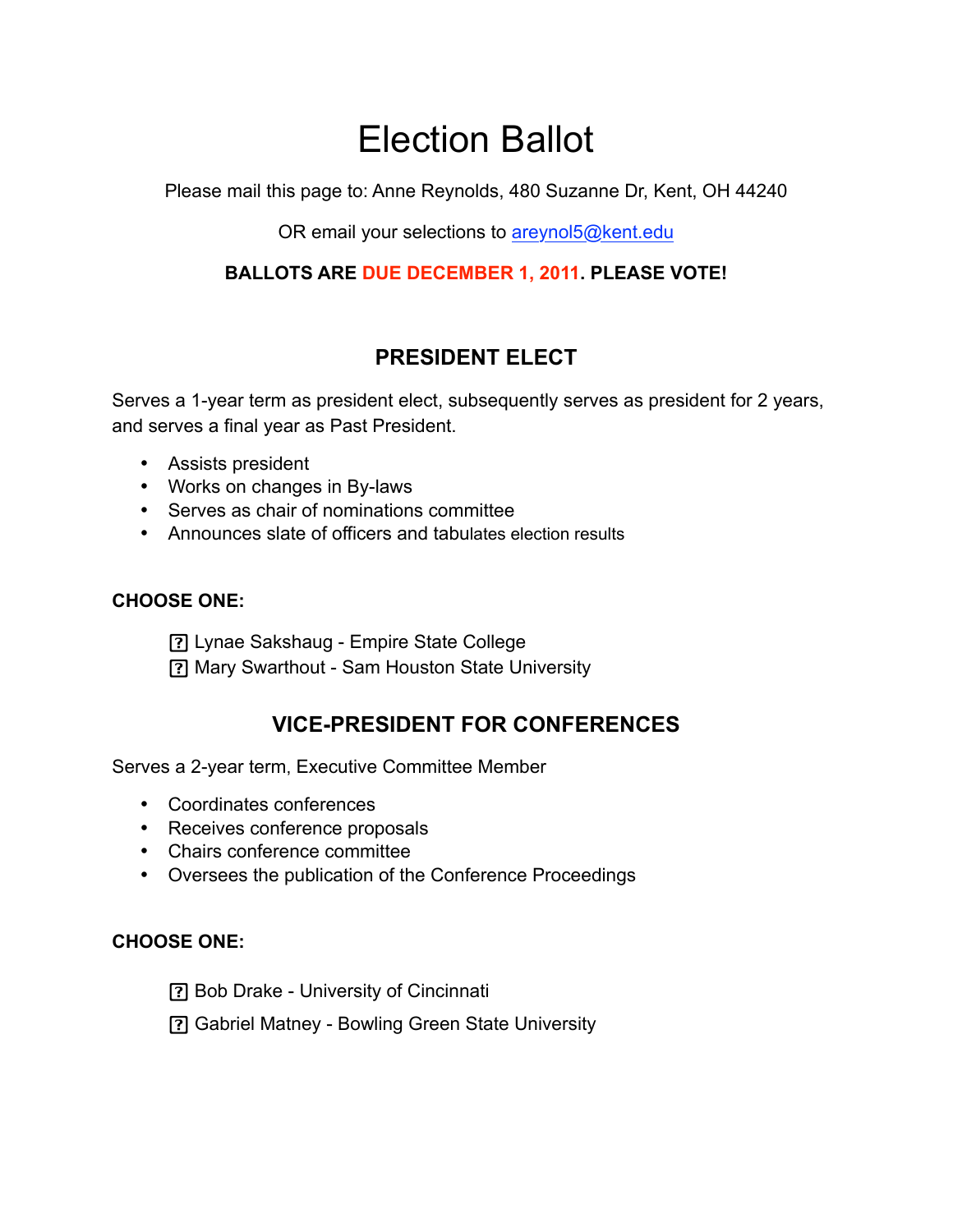## **TREASURER**

Treasurer: serves a 2-year term, Executive Committee Member

- Maintain accurate financial records for the Council's general operating expenses
- Maintain accurate financial records for the journal: Investigations in Mathematics Learning
- Disperse funds for authorized expenses incurred during the fiscal year
- Collect membership dues and maintain the membership list
- Present a financial report at the Annual Business Meeting

## **CHOOSE ONE:**

Donna Foss - University of Central Arkansas

- Jean McGehee University of Central Arkansas
- Valerie Sharon Sam Houston State University

## **CONFERENCE COMMITTEE**

We will fill two positions; 3-year term

- Works with V-P for Conferences and Committee
- Works with the Annual Conference Committee, the Conference Chair and the Program Committee Chair
- Assists with Annual conference activities, particularly reviewing proceedings proposals

### **CHOOSE TWO:**

- Sandra Browning University of Houston–Clear Lake
- Nancy Cerezo Saint Leo University
- Lynn Columba Lehigh University
- Thomas Faulkenberry Texas A&M University-Commerce
- Angela Krebs University of Michigan-Dearborn
- Tony Thompson East Carolina University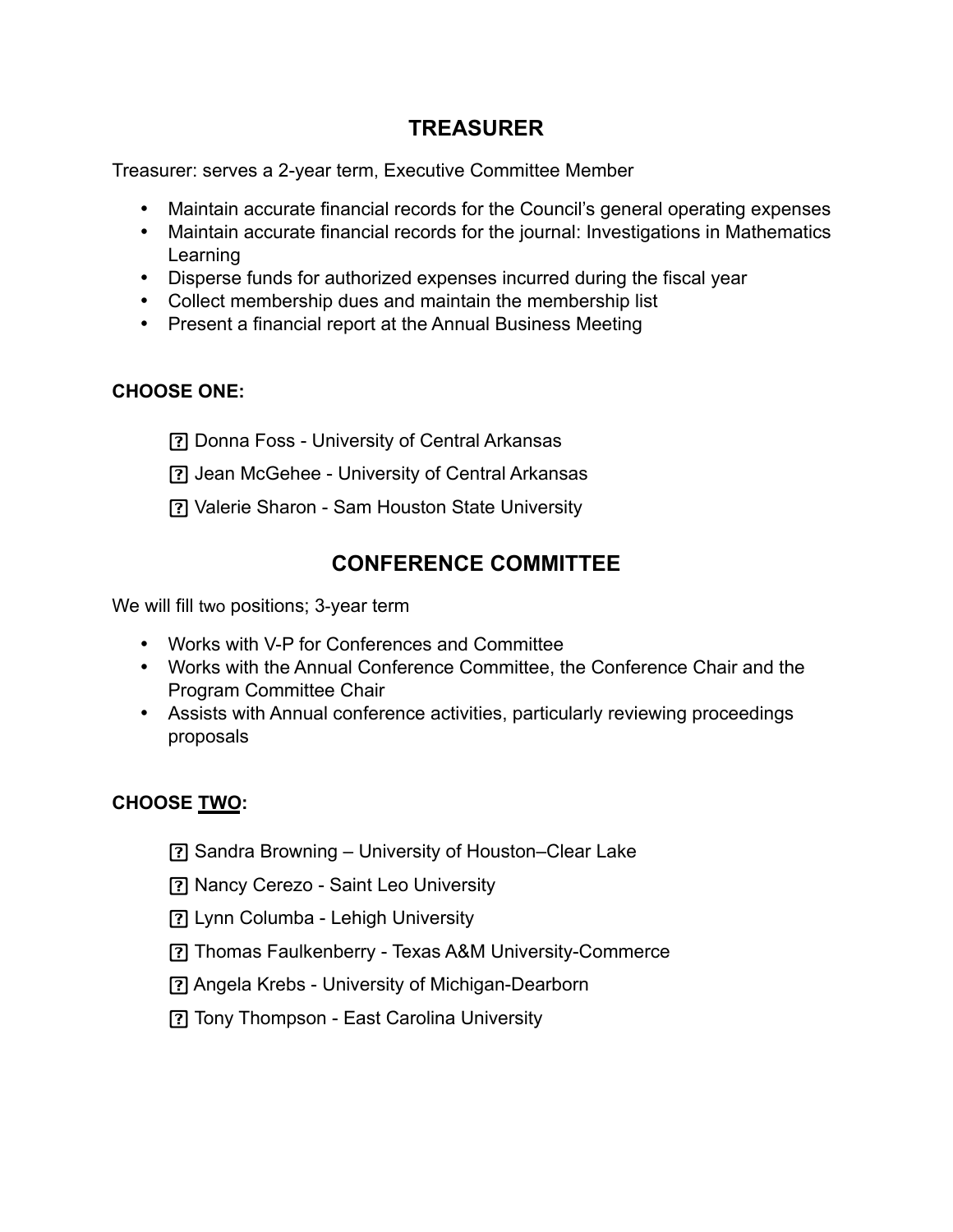## **PRESIDENT ELECT**

## Lynae Sakshaug - Empire State College

I teach mathematics education and math courses in blended or on-line settings in our graduate secondary certification program. My research is in mathematical problem solving and the pedagogy of on-line teaching. I am the college coordinator of Empire's national accreditation with TEAC. I have published research and methodology papers in a variety of journals. I have been involved in RCML over the course of many years. The first annual meeting I attended was in 1997, in Oklahoma City. It's critical to serve actively in one's professional organization. In a recent time of transition, I served jointly as treasurer and membership director. I am interested in furthering my service to RCML by running for president because RCML helps expand the world's understanding of mathematics learning. The research shared by experienced and new researchers at the meetings is always diverse and interesting. I am excited by recent undertakings such as the publication of peer-reviewed proceedings of the conference, which ensure that RCML continues to give voice to researchers. If elected, in addition to furthering current growth initiatives, I would be interested in exploring how RCML might extend its reach to a broader research community at a time of fiscal austerity, using webcasts, video streaming and other media.

### Mary Swarthout - Sam Houston State University

I am an associate professor of mathematics at Sam Houston State University in Huntsville, Texas. RCML has played an important role (both formally and informally) in supporting my professional growth as a mathematics teacher educator and researcher through the connections and support I have found in the membership. Because of my experiences as a member and as a board member, I want to serve as your next president so that I can continue the RCML mission for current and future members. My roots in the group began through an invitation from Judy and Mel Olson to present and attend the annual conference – and I haven't missed a conference since that time! I have served as the treasurer (past 4 years) and as membership coordinator (3 years) for RCML and have learned firsthand how the board and organization work. I have been involved in the establishment of the journal, presenting our financial situation to the membership, keeping membership records current, and contributing to the decisionmaking and recommendations from the board. I have a solid understanding of RCML from my work on the board and want to continue the positive and progressive movement of the group over the next four-year leadership term.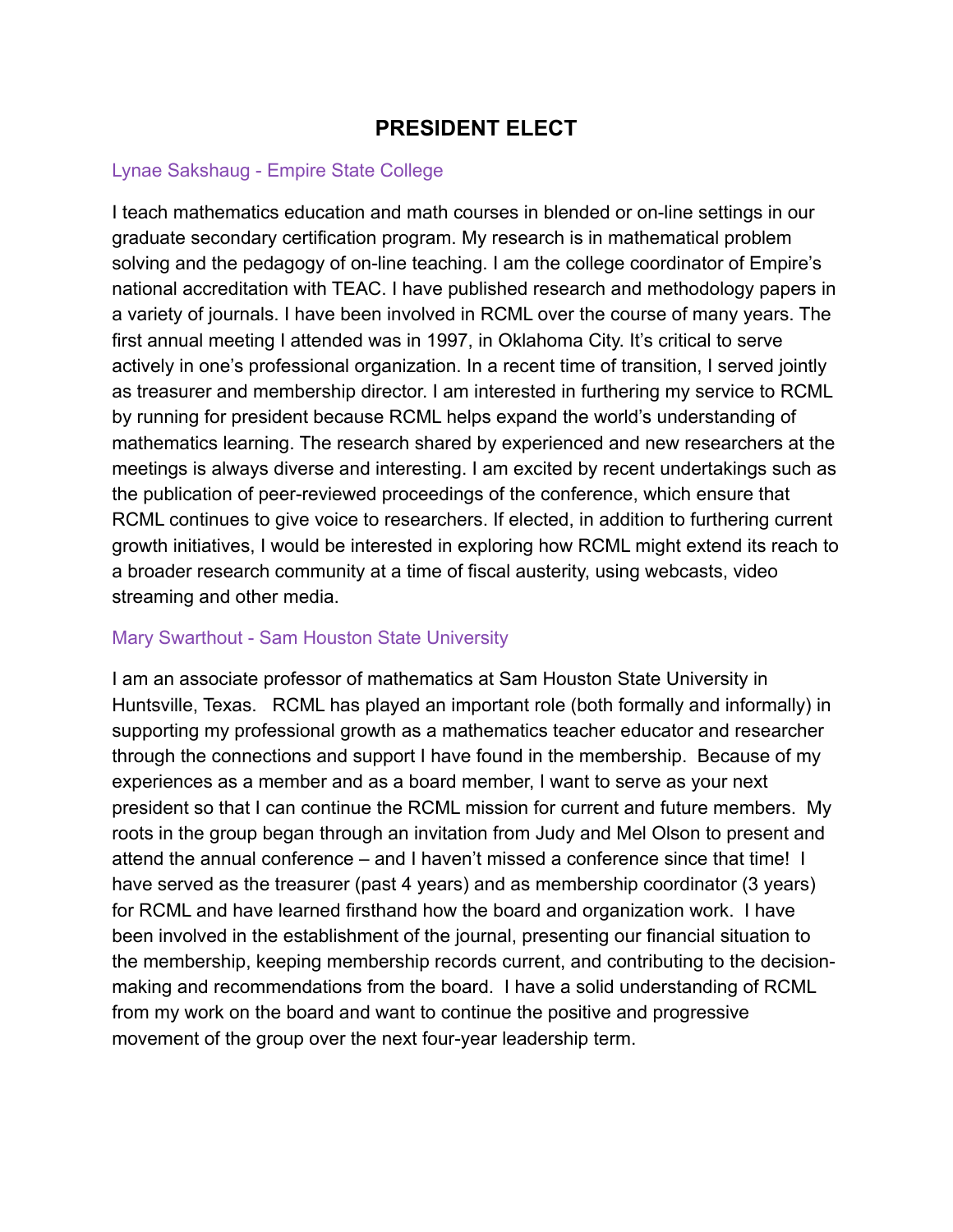## **VICE-PRESIDENT FOR CONFERENCES**

### Bob Drake - University of Cincinnati

I would be honored to serve RCML as the Vice President of Conferences. The Conference Committee is one of the most important committees of RCML. It provides guidance to those organizing the annual meeting which helps members connect, share ideas, and develop close professional relationships with other mathematics educators. Successful annual conferences are necessary for the growth of RCML, to maintain membership, and to help members learn of the work being done by others. A successful conference committee is synonymous with a successful, viable organization. I believe there are ways to make the conferences more successful, and in that way increase the strength of RCML. In addition to co-chairing the 2011 RCML meeting in Cincinnati, I have chaired two Ohio Council of Teachers of Mathematics Annual Conferences (1993 and 1996) hosting approximately 1000 mathematics teachers, 225 sessions, and 60 exhibitors at each conference. At the completion of the 1993 OCTM conference, I wrote a handbook for future conference chairs that is still used by new chairs. I began a new handbook for RCML in 2011, which has since been passed to next year's chairs. Serving as the Vice President of Conferences would permit me to contribute to RCML's growth, and help continue to build our organization.

### Gabriel Matney - Bowling Green State University

Dr. Gabriel Matney is an Associate Professor of Mathematics Education at Bowling Green State University. His areas of expertise and research include dynamic learning environments, authenticity in learning, and quantitative problem solving. Dr. Matney has served RCML in the past by being the Intersection Points newsletter editor and is currently serving on the RCML conference committee. Additionally, Dr. Matney served on the NCTM New Orleans Regional conference committee.

## **TREASURER**

## Donna Foss - University of Central Arkansas

Donna H. Foss, EdD, is a professor of mathematics education in the Department of Mathematics at the University of Central Arkansas (UCA) in Conway, Arkansas. During her 30 years at UCA, she served as chair of the department for eight years and currently is Program Coordinator for Mathematics and Science Education. She teaches mathematics primarily for early childhood and middle level teacher education and supervises secondary teacher education candidates in their school internships.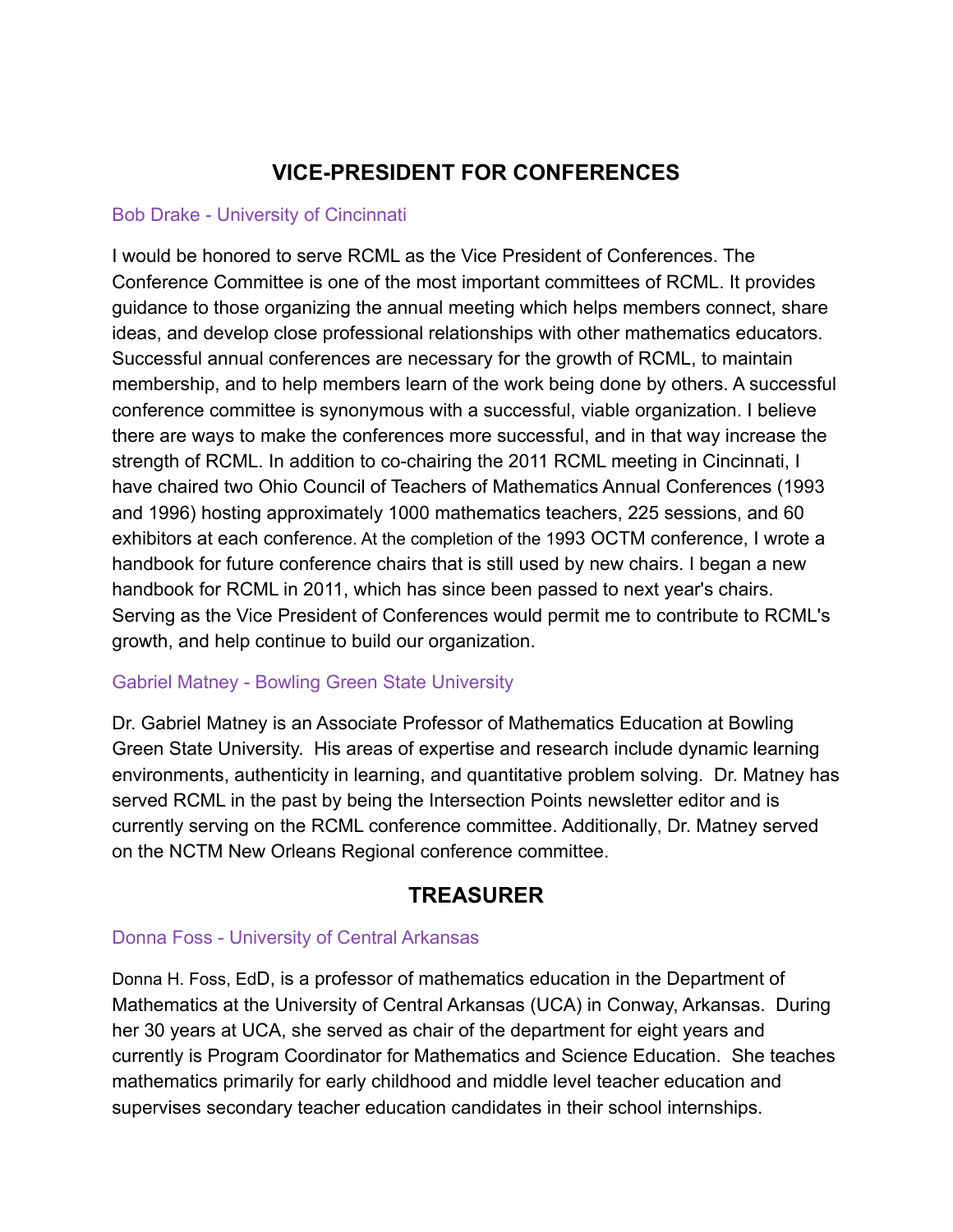Following her M.S. in mathematics from UCA, she received a Certificate of Advanced Study from the University of Maine at Orono. As a result of her qualitative studies with Robert C. Kleinsasser at the University of Memphis, she was awarded Dissertation of the Year by the Association of Teacher Educators (1995). Since then, she has continued her research on teachers' conceptions of mathematics and mathematics teaching and learning and the subsequent influence on instructional behavior. Publications on this topic appear in *Teaching and Teacher Education* (1996), and *Teachers and Teaching: Theory and Practice* (2001) and *The Purposes, Practices, and Professionalism of Teacher Reflectivity* (2010). Her professional memberships include the Research Council on Mathematics Learning, National Council of Teachers of Mathematics, Association of Teacher Educators, Association of Mathematics Teacher Educators, and the American Educational Research Association. She resides in her hometown of Little Rock, Arkansas.

#### Jean McGehee - University of Central Arkansas

Jean McGehee has been in mathematics education since 1974. She taught secondary mathematics for five years in Georgia. She received a MEd from Georgia State University in 1976, an MS from North Texas University in 1986, and her PhD from the University of Texas at Austin in 1990. She was at Northern Arizona University for seven years and has been on the faculty at the University of Central Arkansas for the past 14 years. Jean served on the board of the Arkansas Council of Teachers of Mathematics from 2000 - 2007 including four years as President Elect, President, and Past President. Jean's research interests include the impact of professional development on teacher practice and curriculum alignment.

### Valerie Sharon - Sam Houston State University

Valerie Sharon is an assistant professor of mathematics at Sam Houston State University. She earned a Ph.D. in Professional Education Studies (K-12 Math Ed) at Oklahoma State University in May 2010 (Chair- Dr. Pat Jordan). Her research interests include mathematical discourse, algebraic thinking, and teacher self-efficacy. Valerie has been a member of RCML since 2009.

## **CONFERENCE COMMITTEE**

#### Nancy Cerezo - Saint Leo University

Why do you want to be considered for this office?

Having attended a couple of the conferences, I have found this organization to be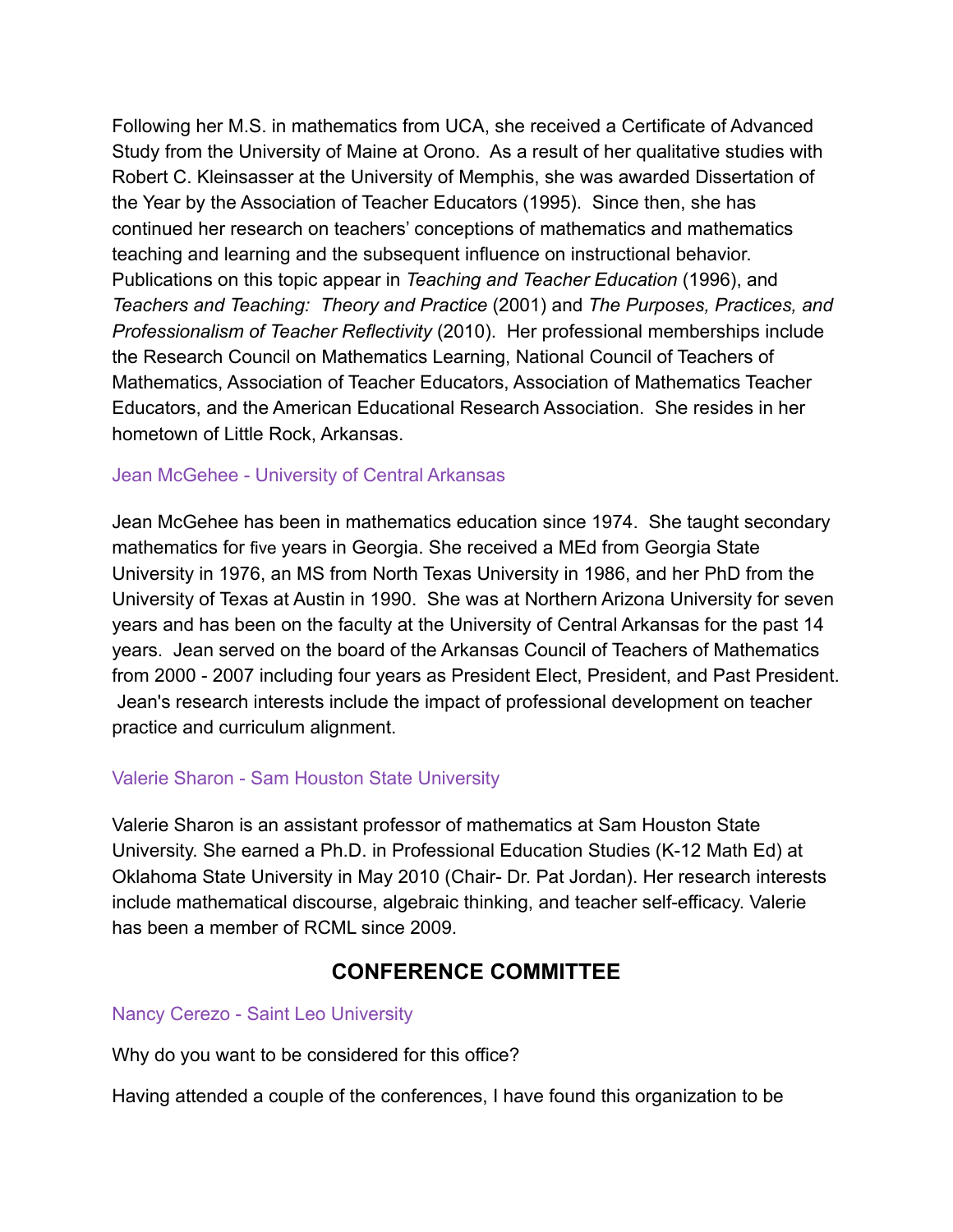engaging and supportive to all attendees. My positive experiences have guided me in wanting to become more involved in the organization. Serving on this committee will allow me many opportunities to meet others who have a common interest in mathematics education and research. I believe RCML is the organization in which I can contribute and serve as mathematics education is my passion.

What do you believe are the challenges for RCML for the next two years? The main challenge is to increase attendance at the annual conference.

How would you seek to accomplish these challenges if you are elected to this office? (1) Search for the names of mathematics instructors at various universities and invite them to attend the conference and (2) challenge the membership in bringing one colleague to the conference.

Describe your participation in RCML: I have attended and presented at a couple of the annual conferences.

### Lynn Columba - Lehigh University

*Current Academic responsibilities:* I have taught at Lehigh University for the past 23 years, in the Teaching, Learning, and Technology Program in the College of Education. In our Fifth Year Teacher Certification Program, I teach the elementary and secondary mathematics methods courses and supervise Pre-Intern and Intern Teachers. I advise masters and doctoral students in our graduate education program. Previously, I taught at the University of Louisville for three years and I taught in the KY public schools for 14 years.

*Recent Accomplishments:* My area of expertise is the use of children's literature to teach mathematics. I co-authored two books *The Power of Pictures Books in Teaching Math and Science: Grades PreK-8* (2005) and *The Power of Pictures Books in Teaching* 

*Math, Science, and Social Studies: Grades PreK-8* (2<sup>nd</sup> ed.) (2009). I was the editor of the Math by the Month column in *Teaching Children Mathematics*, a National Council of Teachers of Mathematics publication for volumes 16 & 17. Currently, I am a co-editor for the *Pennsylvania Council of Teachers of Mathematics Yearbook.*

#### Thomas Faulkenberry - Texas A&M University – Commerce

I am currently a Visiting Assistant Professor of Psychology and Director of the Center for Undergraduate Research and Creative Activities at Texas A&M University – Commerce. My academic training is in mathematics and cognitive psychology. My research bridges these two areas, as I work in the field of mathematical cognition. I have served as a reviewer for journals in mathematics education and cognitive psychology, ranging from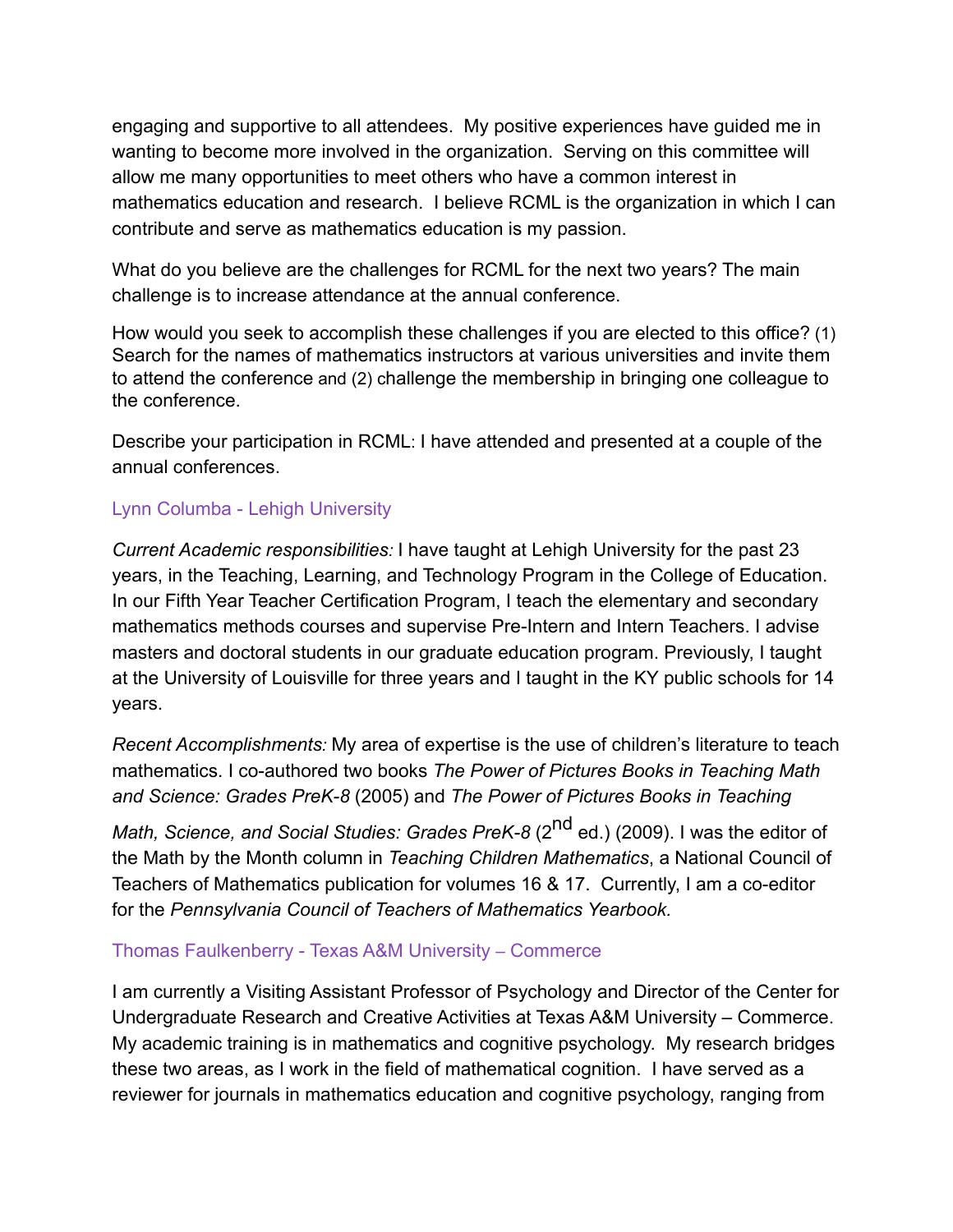*Mathematics Teacher* to *Journal for Experimental Child Psychology.* I have been a member of RCML since 2008 and have presented papers at every annual conference since that time. If elected to the Conference Committee, I would like to further expand our efforts with the *Proceedings* concept and work to ensure that we continue to publish a wide variety of quality manuscripts in all areas related to the learning of mathematics.

## Angela Krebs - University of Michigan-Dearborn

I have been involved with RCML for the past 9 years presenting at the conferences. I would appreciate the opportunity to contribute to the running of an organization that has been supportive and encouraging.

I have been at the University of Michigan-Dearborn since 1998. I completed my graduate work at Michigan State University where I had the privilege of working as a graduate student on the Connected Mathematics Project and Balanced Assessment. My research interests focus on the preparation of middle school teachers to teach mathematics. I am especially interested in middle grades teachers' and students' understanding of algebra.

### Tony Thompson - East Carolina University

I am currently an Associate Professor of Mathematics Education in the Department of Mathematics, Science, and Instructional Technology Education at East Carolina University. I received my PhD in Mathematics Education from Florida State University in 1999. Previously, I was on faculty at the University of Alabama where I served as Vice President and NCTM representative for the West Alabama Council of Teachers of Mathematics and the editor of the Education section of the *Alabama Journal of Mathematics*. From 2004 – 2007, I served on the editorial panel for the *Mathematics* 

*Teacher*; during this time, I edited the *Mathematics Teacher* 100<sup>th</sup> Anniversary special issue published in January, 2007. I am currently the North Carolina eastern region vicepresident for colleges. I have been a member of RCML since 2006, and I would be honored to serve on the conference committee.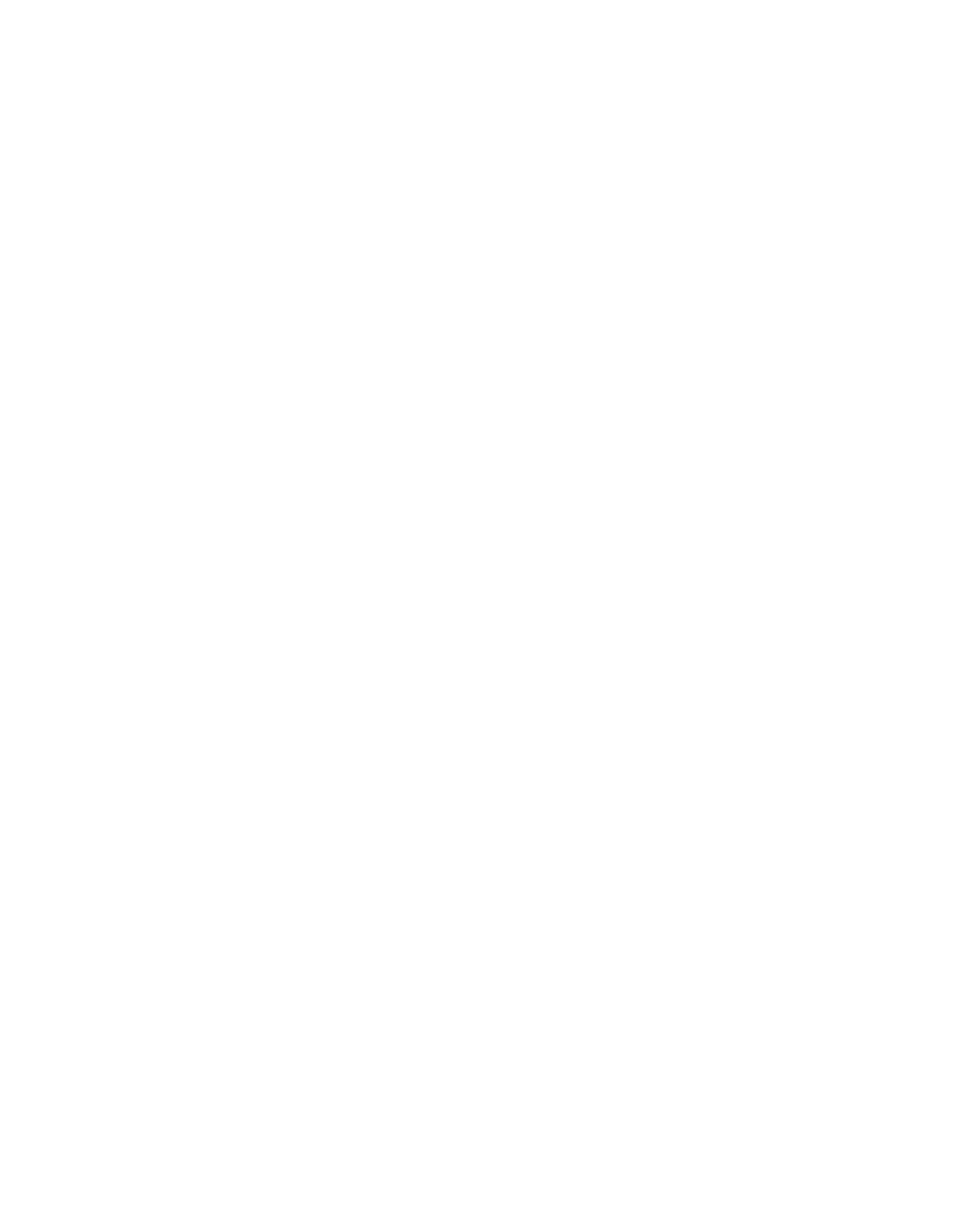## INVESTIGATIONS IN MATHEMATICS LEARNING

Sheryl A. Maxwell

VP for Publications *[smaxwell@memphis.edu](mailto:smaxwell@memphis.edu)*

Volume Four of our journal, *Investigations in Mathematics Learning*, is in production with your receipt of this number one issue coming soon. Although we had hoped to have it mailed by now, there seems to have been a delay at the printer's end. We have labeled it the "Fall Edition 2011" for this very reason, as we depend on the printer's schedule as to when it is mailed.

We continue to have a healthy subscription list that keeps us producing more issues. I can hardly believe that it has been nearly four years since we mailed our first issue of Volume One. Activities at my processing sight have slowed to a small roar that occurs from time to time, instead of continually. A few subscribers still have not adjusted to the Academic Year payment due in the summer prior to production of the next volume. Consequently, there are e-mails, phone calls, and answers to queries sent continually to satisfy the customers.

The actual production of an issue occurs in four-month cycles, thus the reason for having three issues of *Investigations in Mathematics Learning* per volume. This production cycle occurs after the articles have been selected for print by the Editor, Dr. Jean Schmittau, gathered in a cluster for an issue, all editorial corrections received, and the three or four articles typeset by the printer. After several copyediting eyes including the authors view these drafts, the final PDF file is sent to the printer for printing. I send the database addresses of current paid subscribers to the printer for the envelope completion at the end of the cycle. We have changed the process so that I send out all journal issues to overseas sites, as special handling is needed. Additionally, I receive extra journal issues for new subscribers during the year and to send replacement issues for those issues lost in the mail.

We appreciate your continued interest in supplying well-written articles for the journal. I hope you agree that the quality of the journal, *Investigations in Mathematics Learning*, is excellent; the variety of research is both interesting and insightful. Enjoy reading and referring to the issues during the coming academic years. Please promote our journal to your colleagues and students at your college/university, so we can receive even more subscriptions during this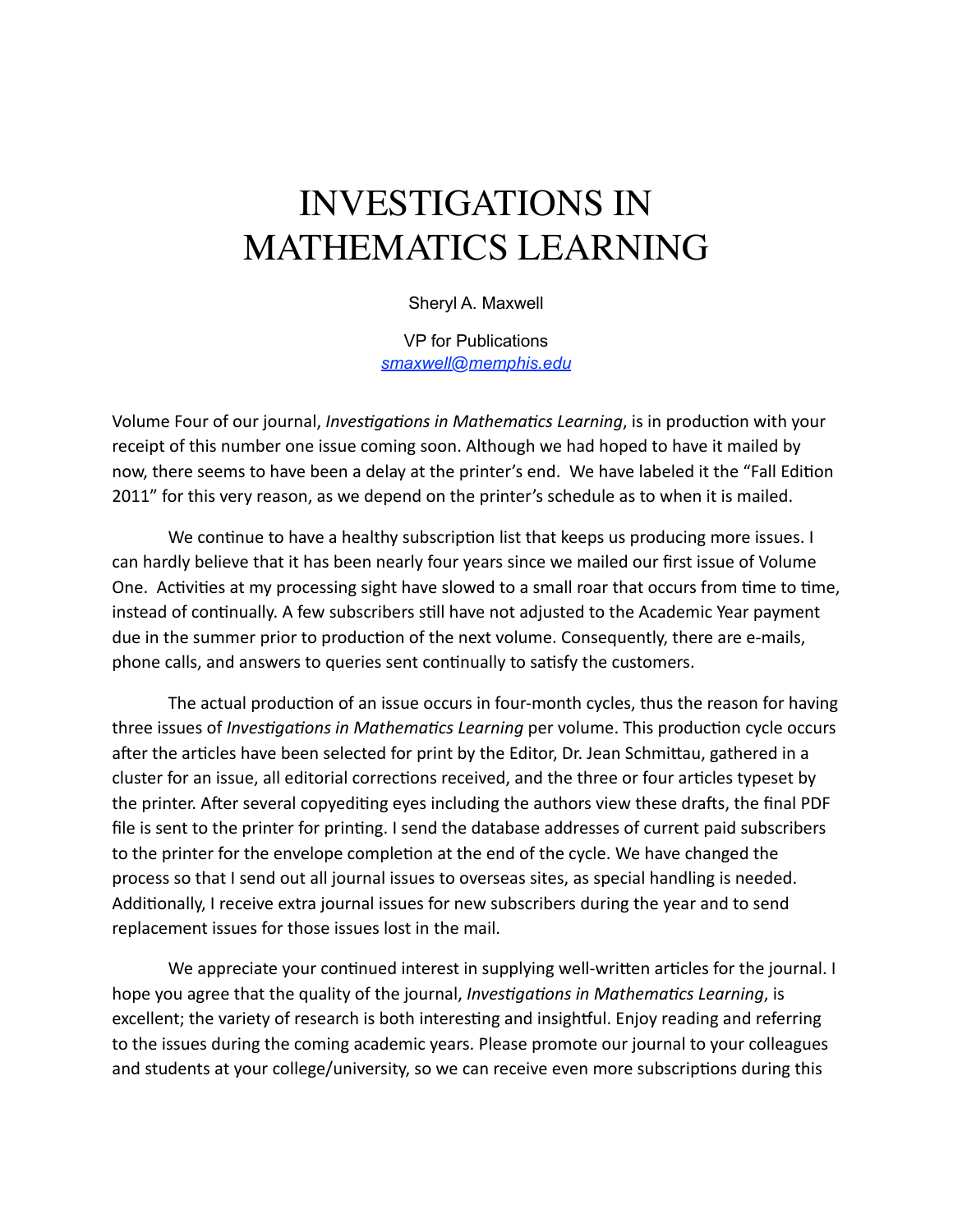academic year.

## **RCML 2010 Officers**

## **President, 2011-2013**

Kay A. Wohlhuter University of MN Duluth Duluth, MN 55812 [kwohlhut@d.umn.edu](mailto:kwohlhut@d.umn.edu)

#### **Past President**

Anne Reynolds Kent State University Kent, OH 44242 [areynol5@kent.edu](mailto:areynol5@kent.edu)

#### **VP Conferences, 2010-2012** Stacy Reeder

University of Oklahoma Norman, OK 73019 [reeder@ou.edu](mailto:reeder@ou.edu)

#### **VP Publications**

Sheryl Maxwell University of Memphis Memphis, TN 38152 [smaxwell@memphis.edu](mailto:smaxwell@memphis.edu)

## **Secretary, 2009-2011**

Megan Che Clemson University Clemson, SC 29634 [sche@clemson.edu](mailto:sche@clemson.edu)